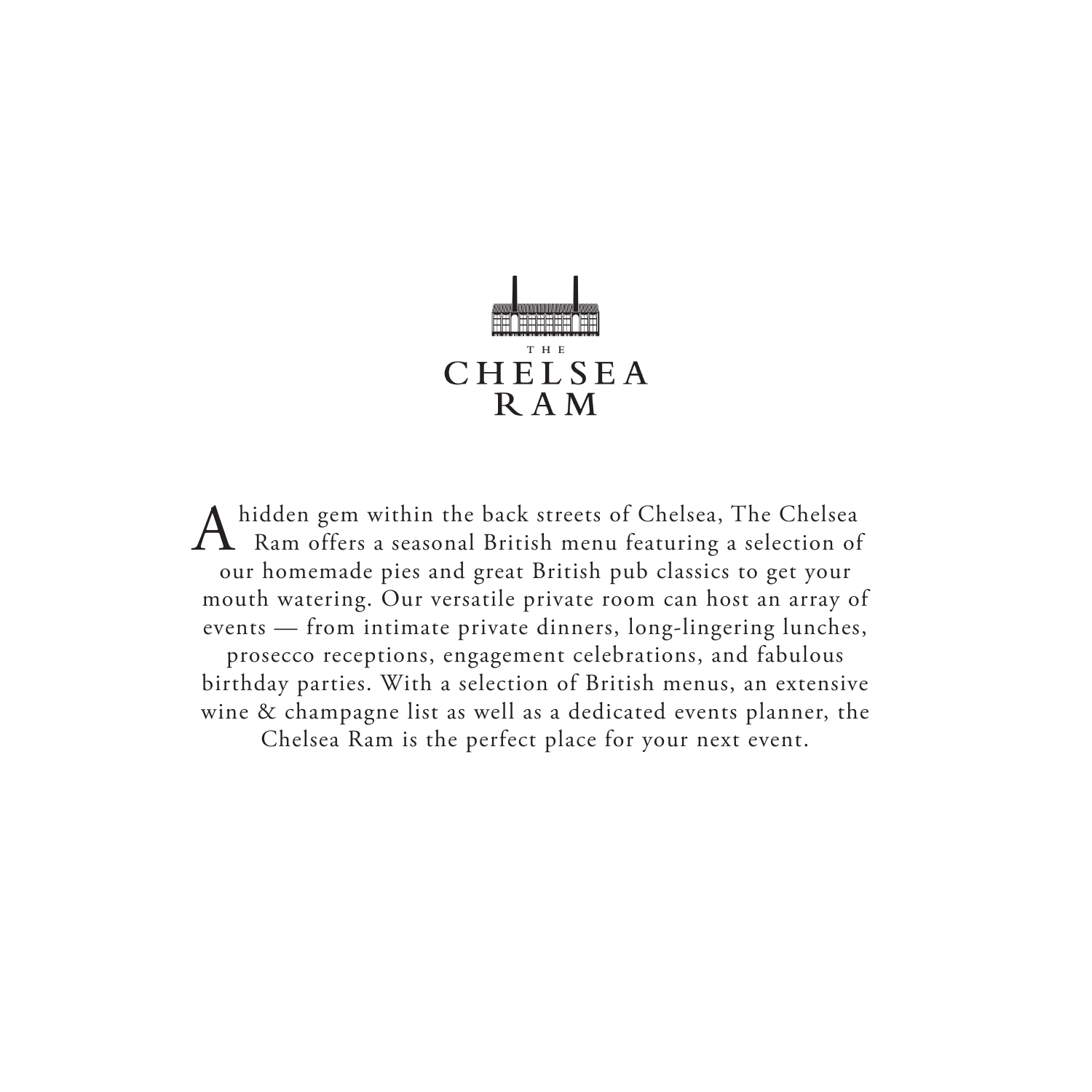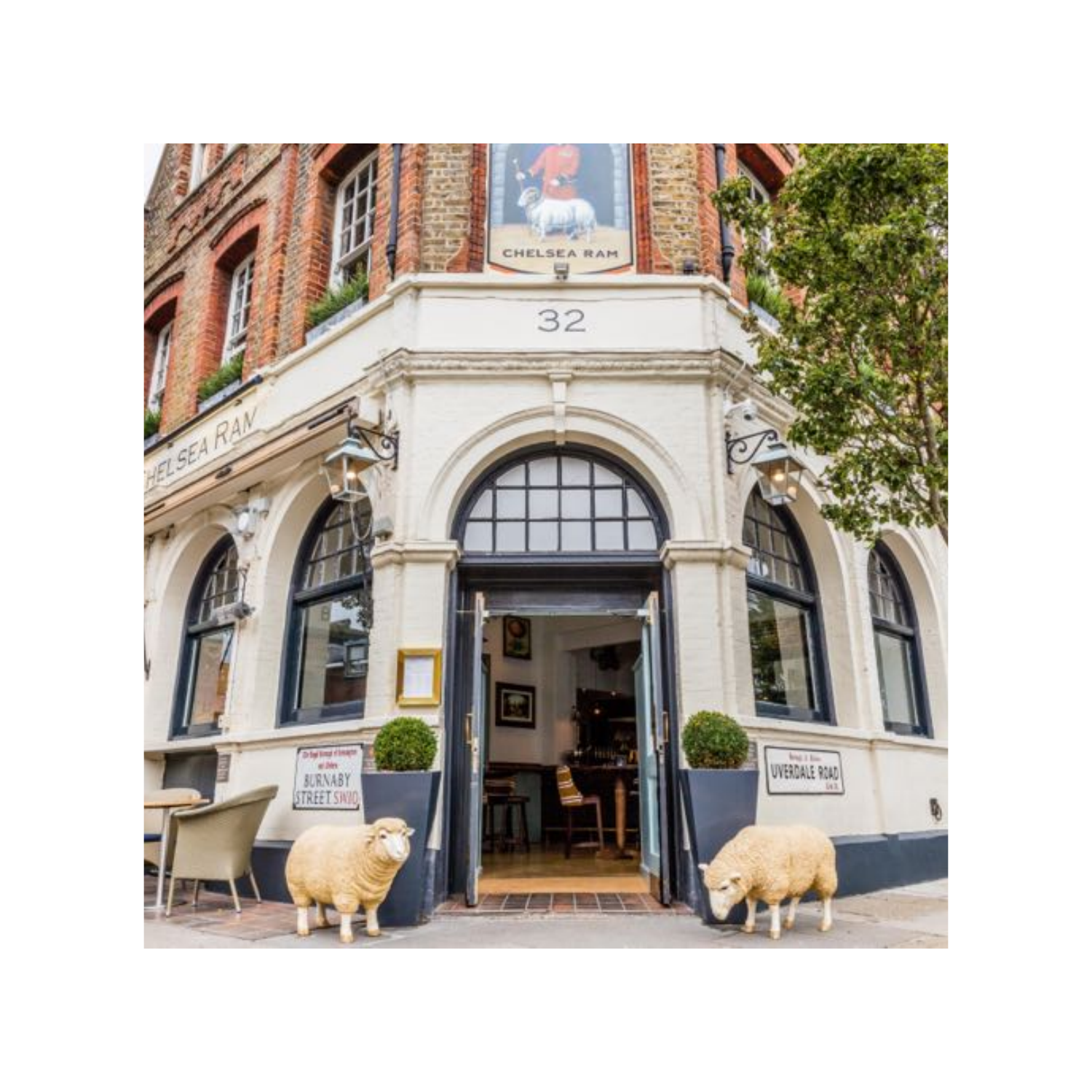## THE RAM ROOM

This private room can host an array of events — from intimate private dinners and long-lingering lunches, to prosecco receptions, engagement celebrations, and fabulous birthday parties. This light and airy room is also perfect for seated meetings, conferences, and networking events.

Featuring an incredible fully-stocked private bar, with a selection of premium British event menus and an extensive wine list, the Ram room is the perfect place for your next event.



## B U R N A B Y S N U G

If you're looking for somewhere a little less formal, why not book a spot in one of the many nooks and crannies of our intimate Chelsea pub? Our snug area is the perfect setting for family dinners and smaller events. Get in touch to see how you can utilise this incredible space.

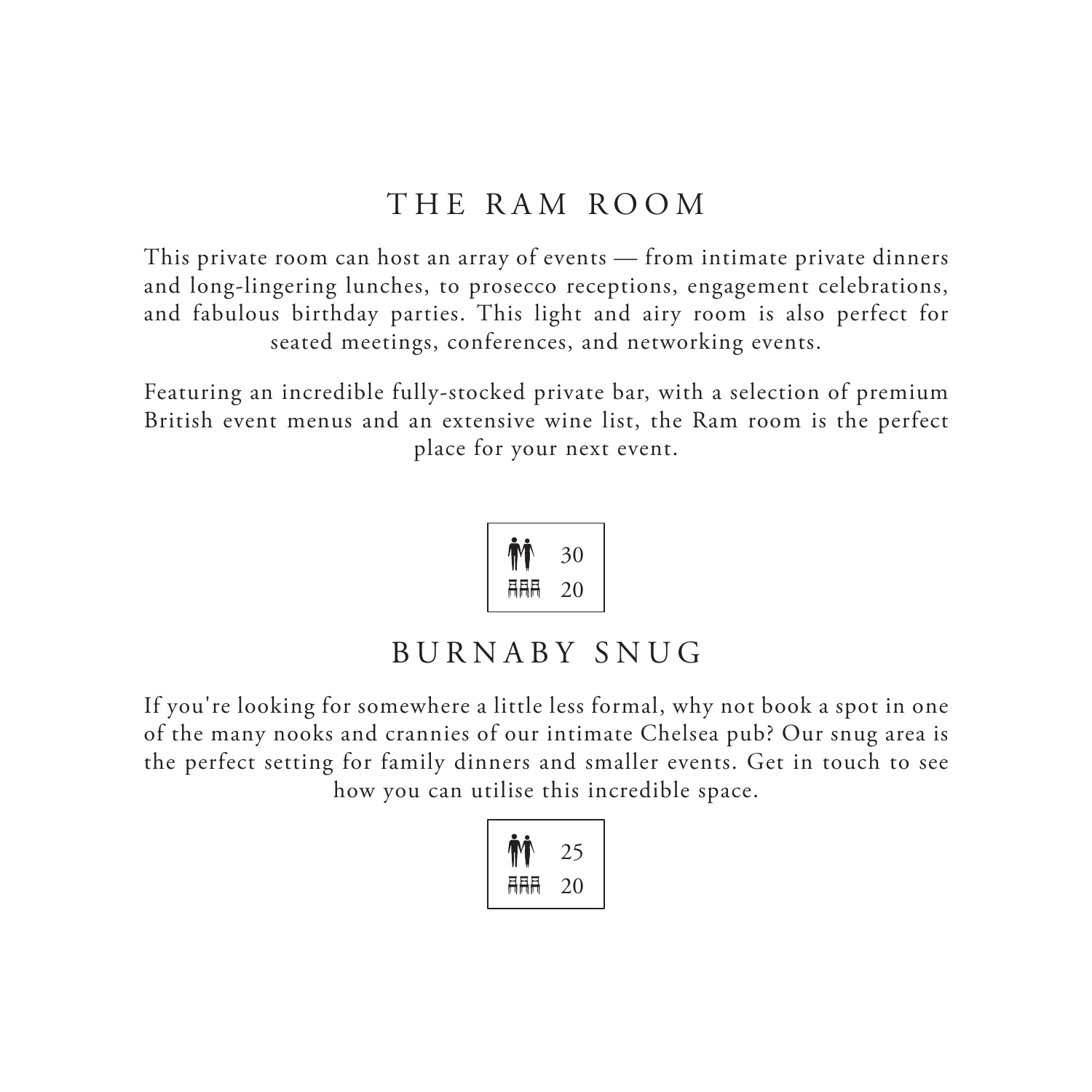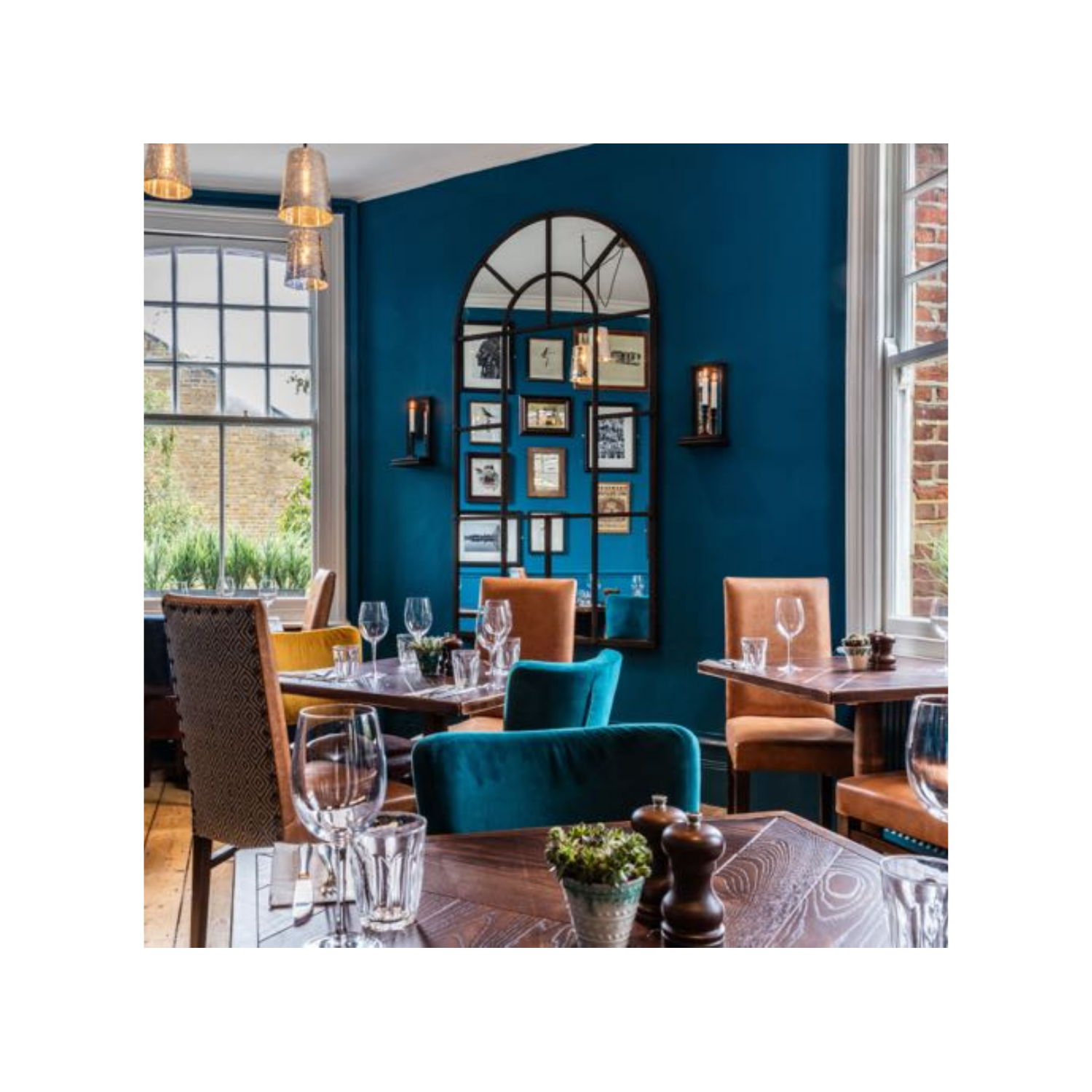### MEETINGS

We strive to make your meetings a success and that means guaranteeing you have everything you need. With tailor-made packages for your meeting and a beautiful private room, you will be well looked after and catered for at the Chelsea Ram.

## FACILITIES AND STATIONARY

Flat screen HDTV • HDMI Connectivity • Wifi • Paper • Pens • Flipcharts • Private bar • Flexible table layouts

Choose one of the following packages for your booking.

### FULL DAY PACKAGE

## *£29 per person*

Exclusive room hire 9-5pm • Tea and coffee facilities • Table water • Freshly baked pastries • Sandwich board

## HALF DAY PACKAGE

## *£17 per guest*

Tea and coffee facilities • Table water • Sandwich board

*Vegan, gluten and dairy free options are available on request.*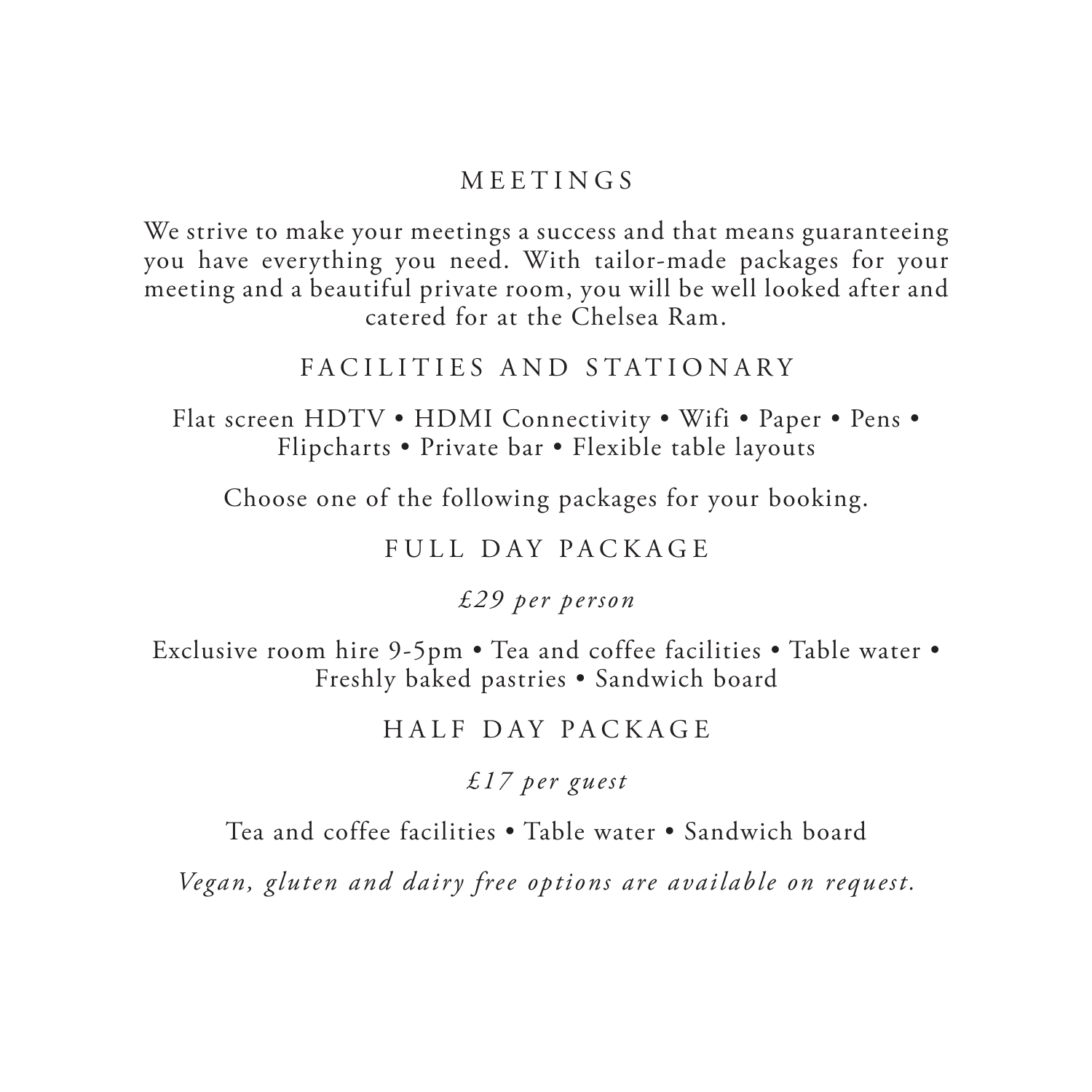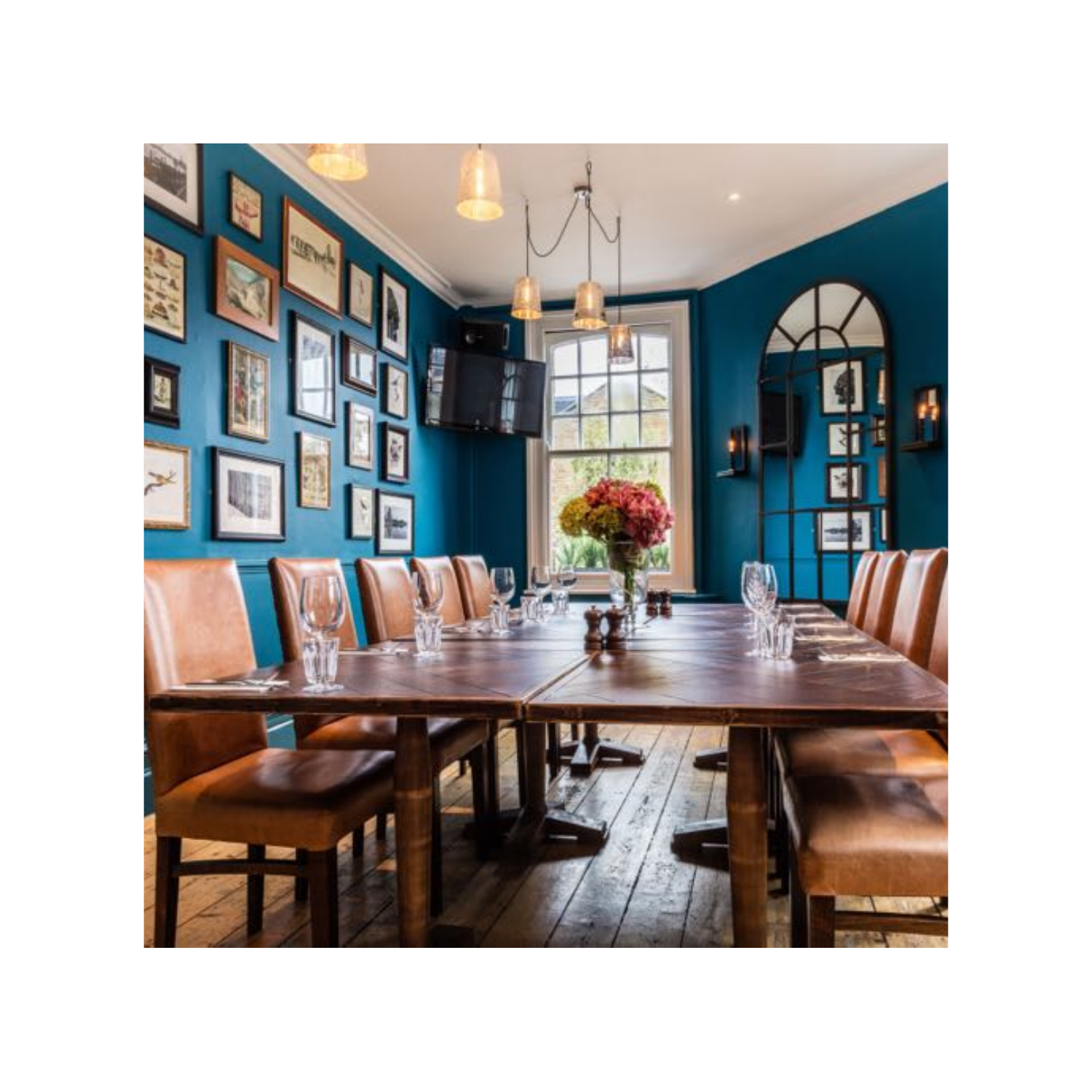## SET MENU TIER 1 - £38pp

#### **STARTERS**

Fennel, spring pea & broad bean soup, sourdough (vg) 912.58 kCal Prawn cocktail, baby gem, bloody mary dressing, cucumber, paprika 92.67 kCal Slow braised pork cheek, celeriac puree, pickled onion, mustard sauce 292.37 kCal Chicken liver parfait, bitter orange chutney, cornichons, toast 531.03 kCal

#### MAINS

Breaded Shropshire chicken, garlic butter, new potatoes, broad beans, peas & courgettes 1189.71 kCal

Roast pork loin, crackling, roasted savoy cabbage, glazed heritage carrots, burnt apple puree 555.36 kCal

Slow braised beef short rib, burnt onion puree, beef fat hash brown, spinach 1235.51 kCal Mushroom, beetroot & feta wellington, jerusalem artichokes, tender stem broccoli,

gravy (vg) 553.40 kCal

Fisherman's pie topped with chive and dill mash, pickled heritage carrots, seasonal greens 619.20 kCal

#### DESSERTS

Seasonal crumble, vanilla ice cream (vg) 915.20 kCal Sticky toffee pudding, butterscotch, vanilla ice cream 682.86 kCal Treacle tart, vanilla Chantilly, sesame tuille 831.78 kCal

*This is a template menu and is subject to change based on availability. Talk to our team to discuss options for your party!*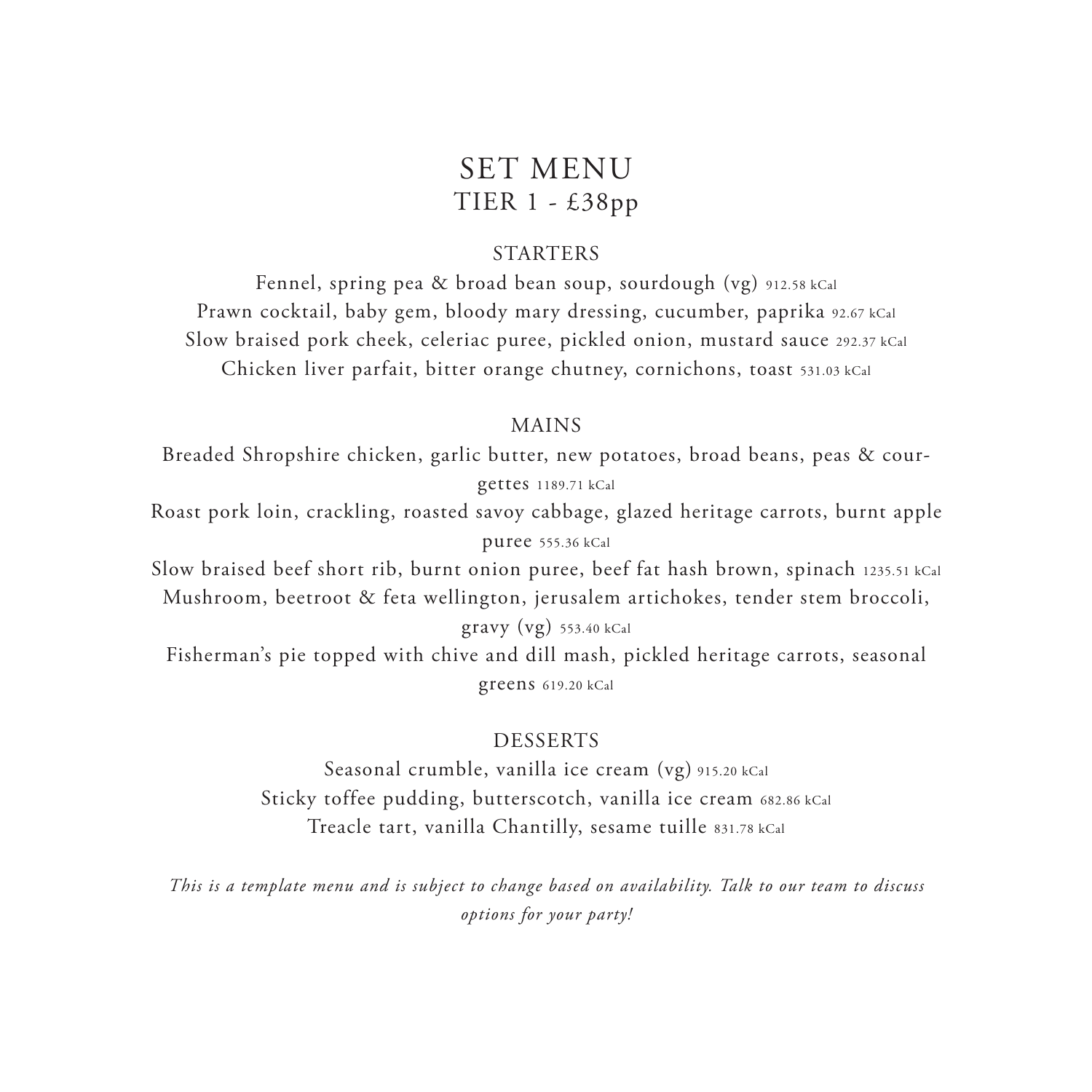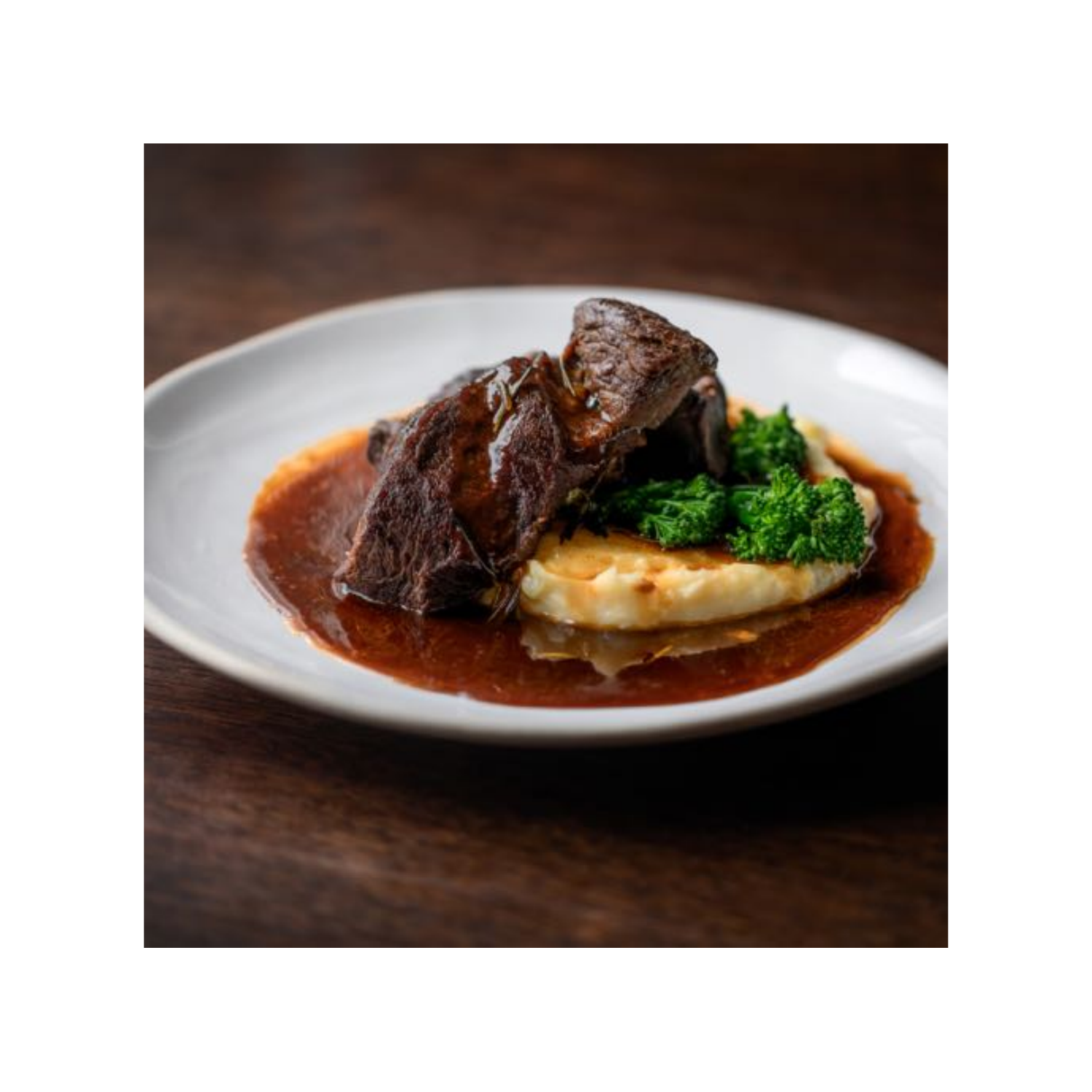## SHARERS *All boards serve up to 10 people*

BRITISH CHARCUTERIE SHARER *kCal - 1964.10* Dorset Coppa, chorizo, Suffolk salami, olives, pickles & sourdough £80

CHEESEBOARD SHARER *kCal - 3451.50* Beauvale Blue, Baron Bigod, Pitchfork Cheddar, celery, grapes, onion chutney, crackers £85

### PLOUGHMANS SHARER *kCal - 6878.27*

Scotch eggs, sausage rolls, glazed ham, cheddar, apple, celery, piccalilli, bread £75

### SEAFOOD SHARER *kCal - 1531.24*

Oysters, tiger prawns, shell fish, samphire, lemon, tabasco, pickled shallots £85

YOUNG'S CLASSIC SLIDERS WITH FRIES *kCal - 7401.62* Beef burger sliders, pink pickled onions, gherkins, cheese, lettuce, fries  $£70$ 

YOUNG'S VEGAN SLIDERS WITH FRIES *kCal - 5744.75* Plant burger sliders, pink pickled onions, gherkins, cheese, lettuce, fries £70

*This is a template menu and is subject to change based on availability. Talk to our team to discuss options for your party!*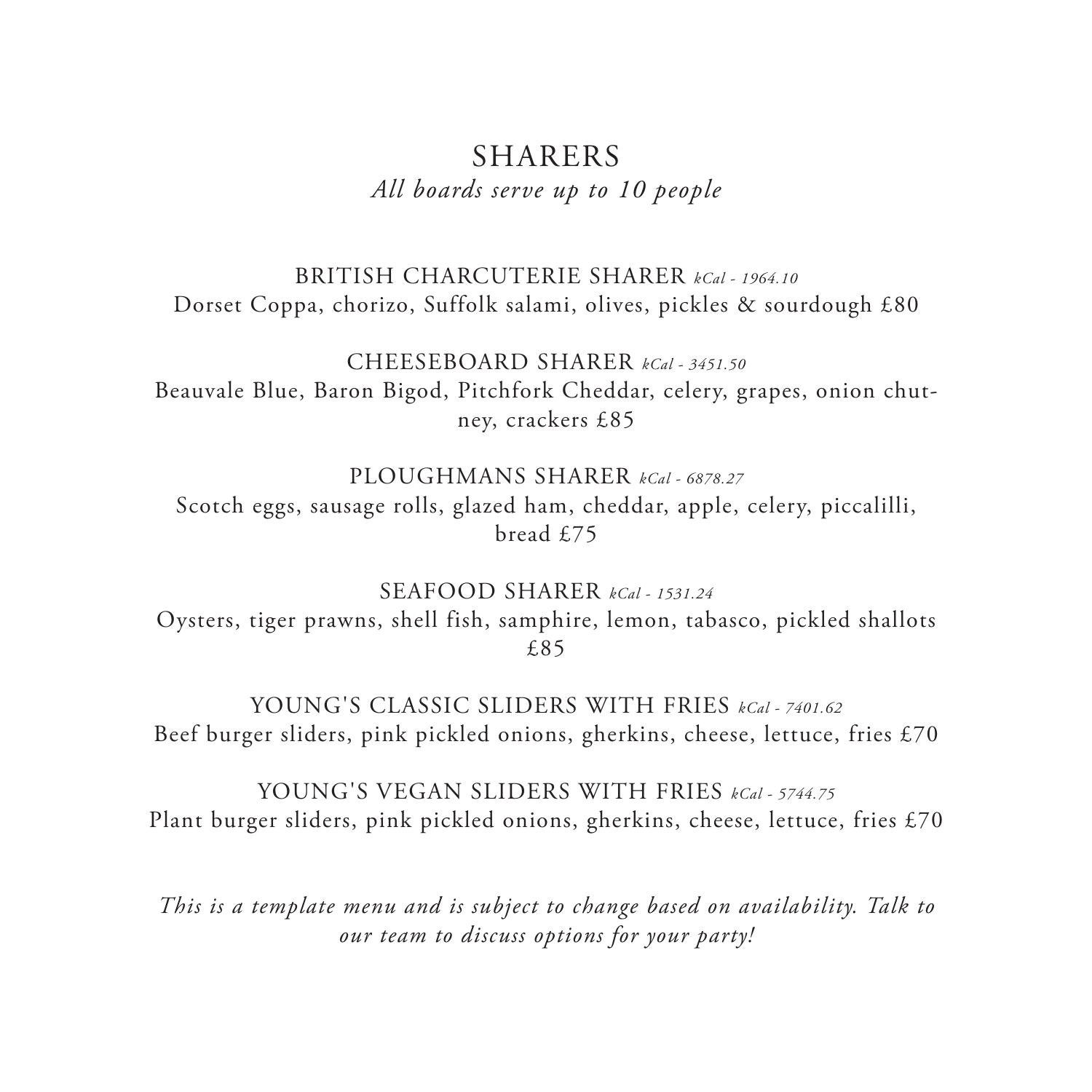## TERMS & CONDITIONS SECURING YOUR BOOKING

We are delighted to provisionally hold a booking date for you; however please be advised should we receive another enquiry during this time we reserve the right to ask you for immediate confirmation in writing, or we may release the date due to popular demand.

#### DEPOSIT & PAYMENT TERMS

Your booking is only confirmed once we have received the agreed deposit pre-payment which will be redeemed on the night of your event.

The deposit is fully refundable up to 28 days prior to your bookings date. Any later than this and we're afraid it becomes non-refundable.

The balance is payable on or before the day of your booking. On arrival we will kindly ask you for a card to act as a guarantee against our agreed minimum spend requirement. Should the minimum spend not be reached, the balance must be settled on the day. Please note, your minimum spend does not include service charge.

#### GUEST NUMBERS & PRE-ORDERING

If you are pre-ordering any food, please confirm final guest numbers at least 10 days before your booking date. Please note that this will be the number charged to your final

food bill.

Please advise us if your guests have any special dietary requirements

### SERVICE CHARGE

For group and event bookings we add a discretionary 12.5% service charge to your final food and drinks bill. By the end of your event we are sure you'll agree our staff deserve it, and if not, please do let us know why.

### SPECIAL REQUESTS

Do let us know if you have any particular requests and we will always do our best for you.